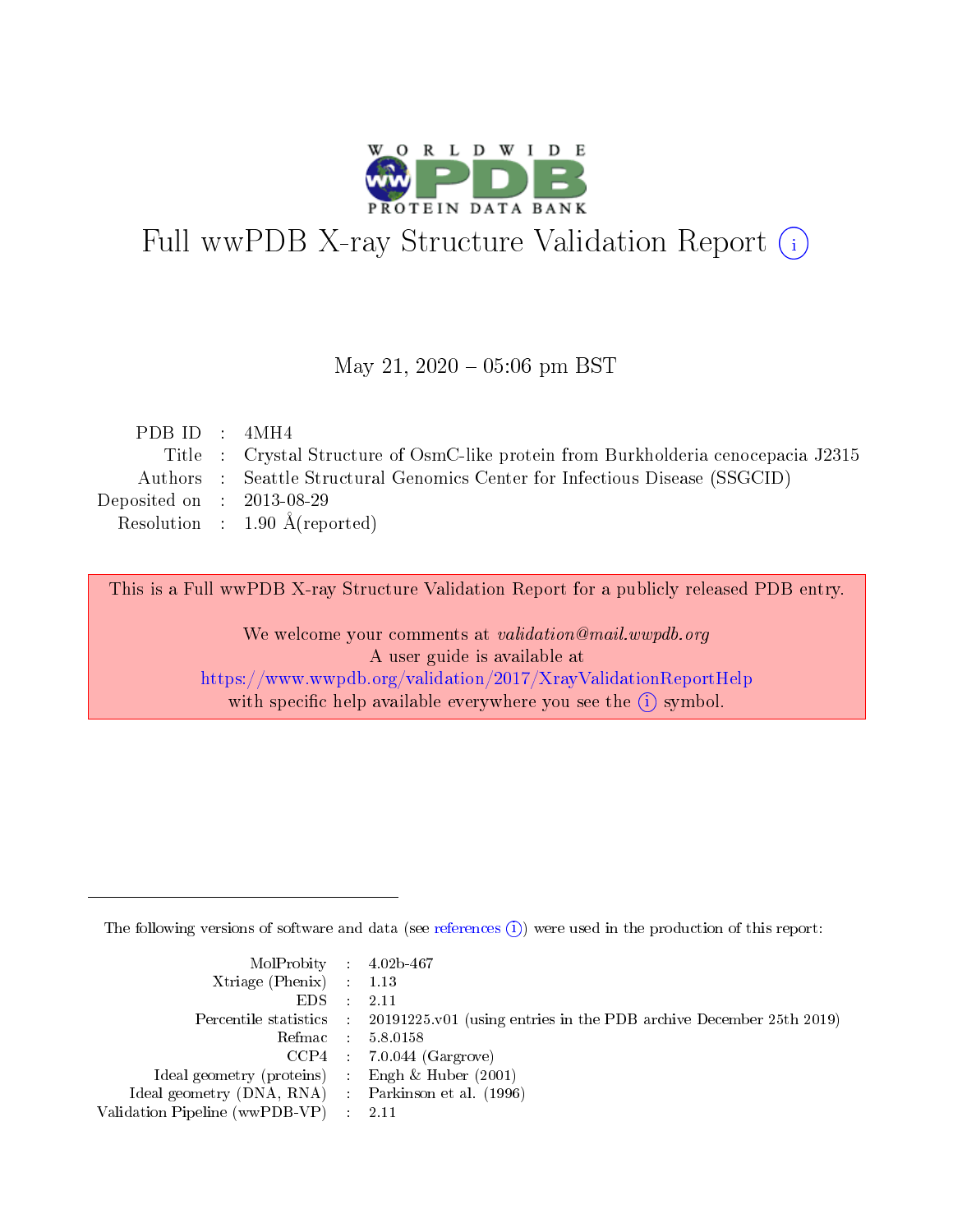## 1 [O](https://www.wwpdb.org/validation/2017/XrayValidationReportHelp#overall_quality)verall quality at a glance  $(i)$

The following experimental techniques were used to determine the structure: X-RAY DIFFRACTION

The reported resolution of this entry is 1.90 Å.

Percentile scores (ranging between 0-100) for global validation metrics of the entry are shown in the following graphic. The table shows the number of entries on which the scores are based.



| Metric                | Whole archive<br>$(\#\text{Entries})$ | Similar resolution<br>$(\#\text{Entries}, \text{resolution range}(\text{\AA}))$ |
|-----------------------|---------------------------------------|---------------------------------------------------------------------------------|
| $R_{free}$            | 130704                                | 6207 $(1.90-1.90)$                                                              |
| Clashscore            | 141614                                | 6847 $(1.90-1.90)$                                                              |
| Ramachandran outliers | 138981                                | $6760(1.90-1.90)$                                                               |
| Sidechain outliers    | 138945                                | 6760 (1.90-1.90)                                                                |
| RSRZ outliers         | 127900                                | $6082(1.90-1.90)$                                                               |

The table below summarises the geometric issues observed across the polymeric chains and their fit to the electron density. The red, orange, yellow and green segments on the lower bar indicate the fraction of residues that contain outliers for  $>=3, 2, 1$  and 0 types of geometric quality criteria respectively. A grey segment represents the fraction of residues that are not modelled. The numeric value for each fraction is indicated below the corresponding segment, with a dot representing fractions <=5% The upper red bar (where present) indicates the fraction of residues that have poor fit to the electron density. The numeric value is given above the bar.

| Mol | $Chain \  Length$ | Quality of chain |     |
|-----|-------------------|------------------|-----|
|     | L 4 7             | $\%$<br>93%      | .6% |
|     | 14 <sup>th</sup>  | $\%$<br>90%      | 7%  |

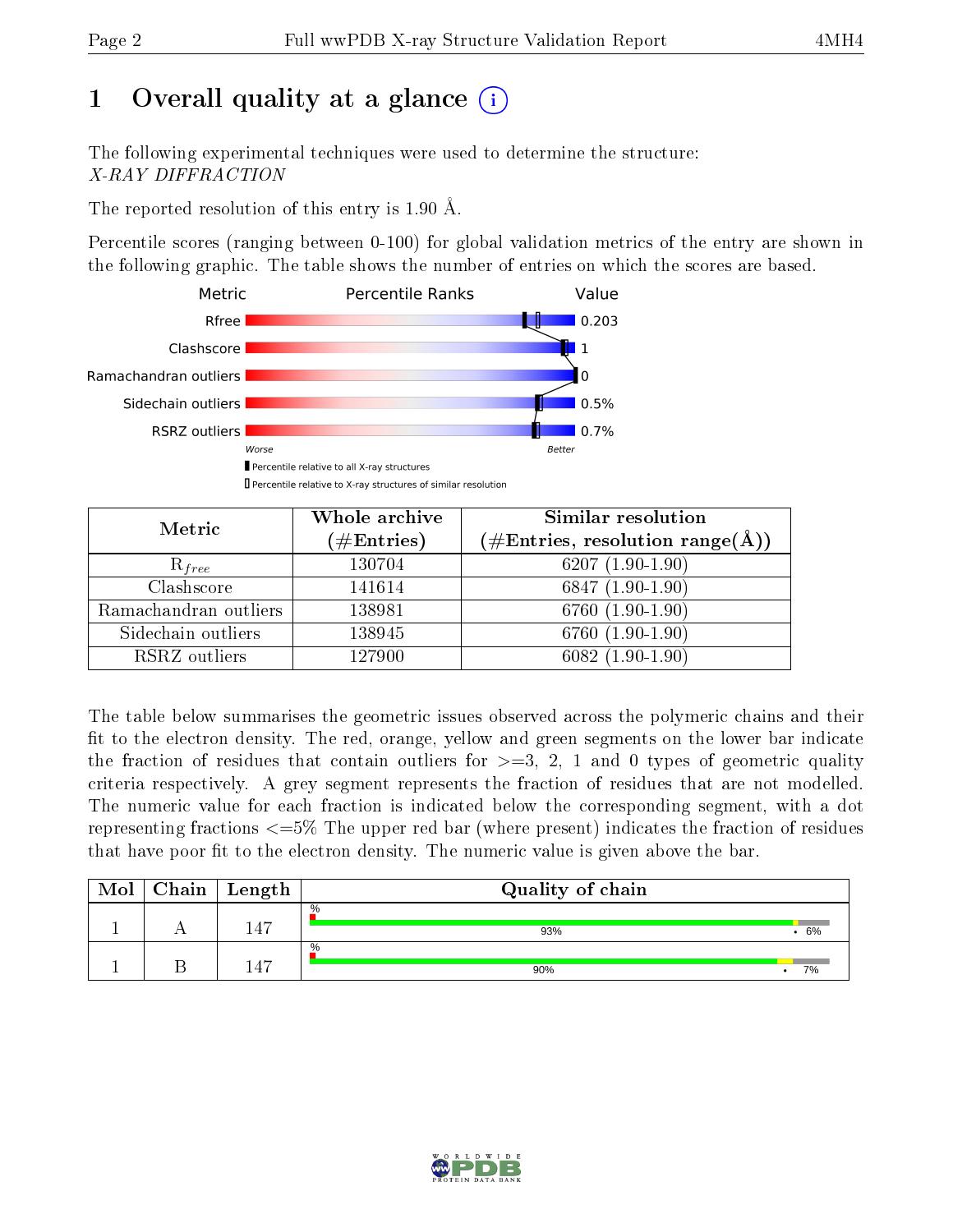# 2 Entry composition (i)

There are 2 unique types of molecules in this entry. The entry contains 2217 atoms, of which 0 are hydrogens and 0 are deuteriums.

In the tables below, the ZeroOcc column contains the number of atoms modelled with zero occupancy, the AltConf column contains the number of residues with at least one atom in alternate conformation and the Trace column contains the number of residues modelled with at most 2 atoms.

Molecule 1 is a protein called OsmC-like protein.

| Mol | Chain | Residues | Atoms |                                                      |     | $\text{ZeroOcc}$   AltConf   Trace |  |  |  |
|-----|-------|----------|-------|------------------------------------------------------|-----|------------------------------------|--|--|--|
|     |       | 138      | Total | $\sim$ C $\sim$                                      |     |                                    |  |  |  |
|     |       | 999      |       | 615 179                                              | 202 |                                    |  |  |  |
|     |       |          | Total | $\overline{C}$ and $\overline{C}$ and $\overline{C}$ |     |                                    |  |  |  |
|     |       | 137      | 996   | 616 -                                                | 178 | 199                                |  |  |  |

| Chain | Residue        | Modelled   | Actual | Comment               | Reference  |
|-------|----------------|------------|--------|-----------------------|------------|
| А     |                | MET        |        | INITIATING METHIONINE | UNP B4E9U7 |
| А     | $\overline{2}$ | <b>ALA</b> |        | <b>EXPRESSION TAG</b> | UNP B4E9U7 |
| А     | 3              | <b>HIS</b> |        | <b>EXPRESSION TAG</b> | UNP B4E9U7 |
| А     | 4              | <b>HIS</b> |        | <b>EXPRESSION TAG</b> | UNP B4E9U7 |
| А     | $\overline{5}$ | <b>HIS</b> |        | <b>EXPRESSION TAG</b> | UNP B4E9U7 |
| А     | 6              | <b>HIS</b> |        | <b>EXPRESSION TAG</b> | UNP B4E9U7 |
| А     | $\overline{7}$ | <b>HIS</b> |        | <b>EXPRESSION TAG</b> | UNP B4E9U7 |
| А     | 8              | <b>HIS</b> |        | <b>EXPRESSION TAG</b> | UNP B4E9U7 |
| B     |                | MET        |        | INITIATING METHIONINE | UNP B4E9U7 |
| B     | $\overline{2}$ | <b>ALA</b> |        | <b>EXPRESSION TAG</b> | UNP B4E9U7 |
| B     | 3              | <b>HIS</b> |        | <b>EXPRESSION TAG</b> | UNP B4E9U7 |
| B     | 4              | <b>HIS</b> |        | <b>EXPRESSION TAG</b> | UNP B4E9U7 |
| B     | $\overline{5}$ | HIS        |        | <b>EXPRESSION TAG</b> | UNP B4E9U7 |
| B     | 6              | <b>HIS</b> |        | <b>EXPRESSION TAG</b> | UNP B4E9U7 |
| B     | $\overline{7}$ | <b>HIS</b> |        | <b>EXPRESSION TAG</b> | UNP B4E9U7 |
| B     | 8              | <b>HIS</b> |        | <b>EXPRESSION TAG</b> | UNP B4E9U7 |

There are 16 discrepancies between the modelled and reference sequences:

• Molecule 2 is water.

|  | $\text{Mol}$   Chain   Residues | Atoms                 | $ZeroOcc \mid AltConf \mid$ |
|--|---------------------------------|-----------------------|-----------------------------|
|  | 114                             | Total O<br>114<br>114 |                             |
|  | 108                             | Total O<br>108<br>108 |                             |

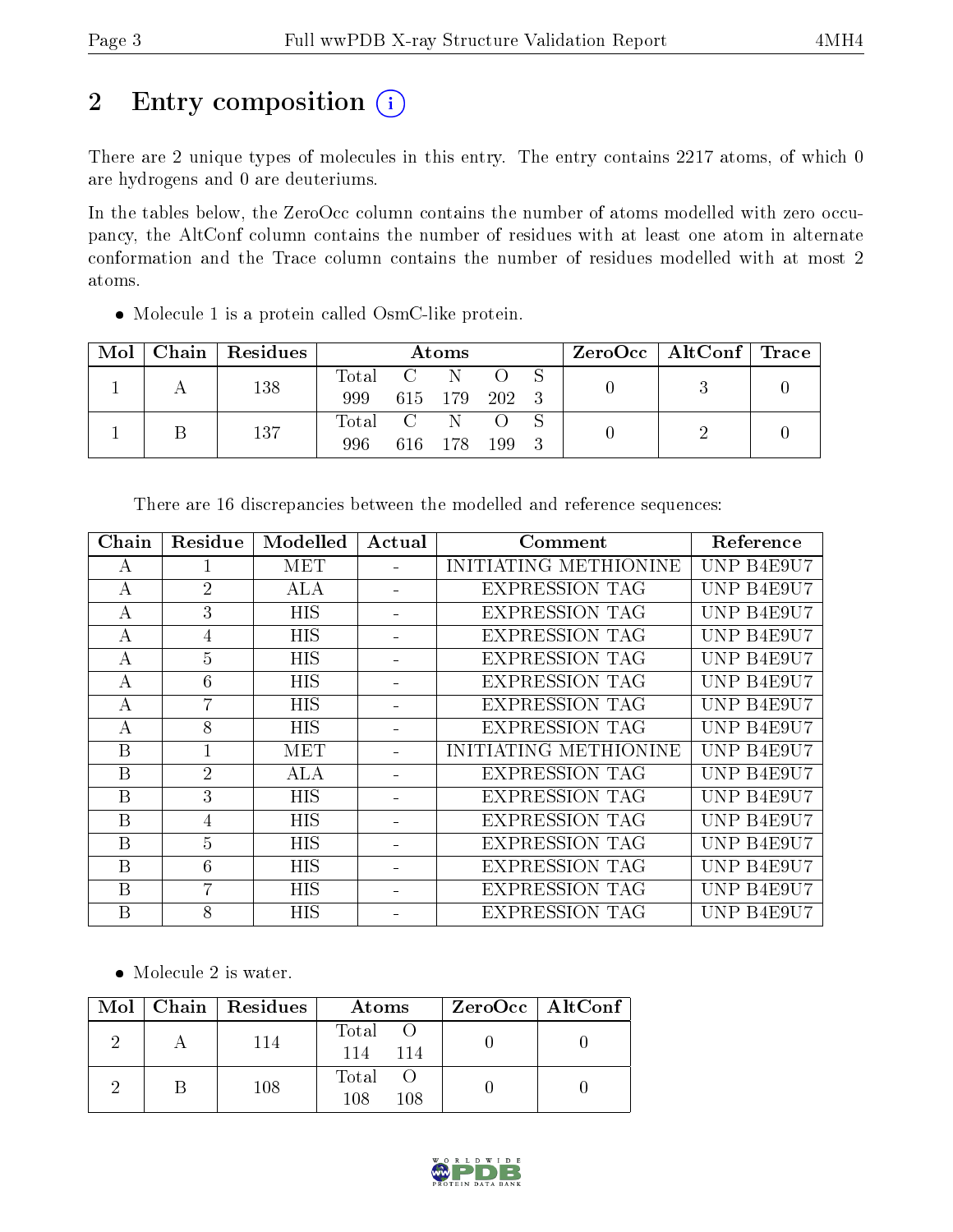## 3 Residue-property plots  $(i)$

These plots are drawn for all protein, RNA and DNA chains in the entry. The first graphic for a chain summarises the proportions of the various outlier classes displayed in the second graphic. The second graphic shows the sequence view annotated by issues in geometry and electron density. Residues are color-coded according to the number of geometric quality criteria for which they contain at least one outlier: green  $= 0$ , yellow  $= 1$ , orange  $= 2$  and red  $= 3$  or more. A red dot above a residue indicates a poor fit to the electron density (RSRZ  $> 2$ ). Stretches of 2 or more consecutive residues without any outlier are shown as a green connector. Residues present in the sample, but not in the model, are shown in grey.



• Molecule 1: OsmC-like protein

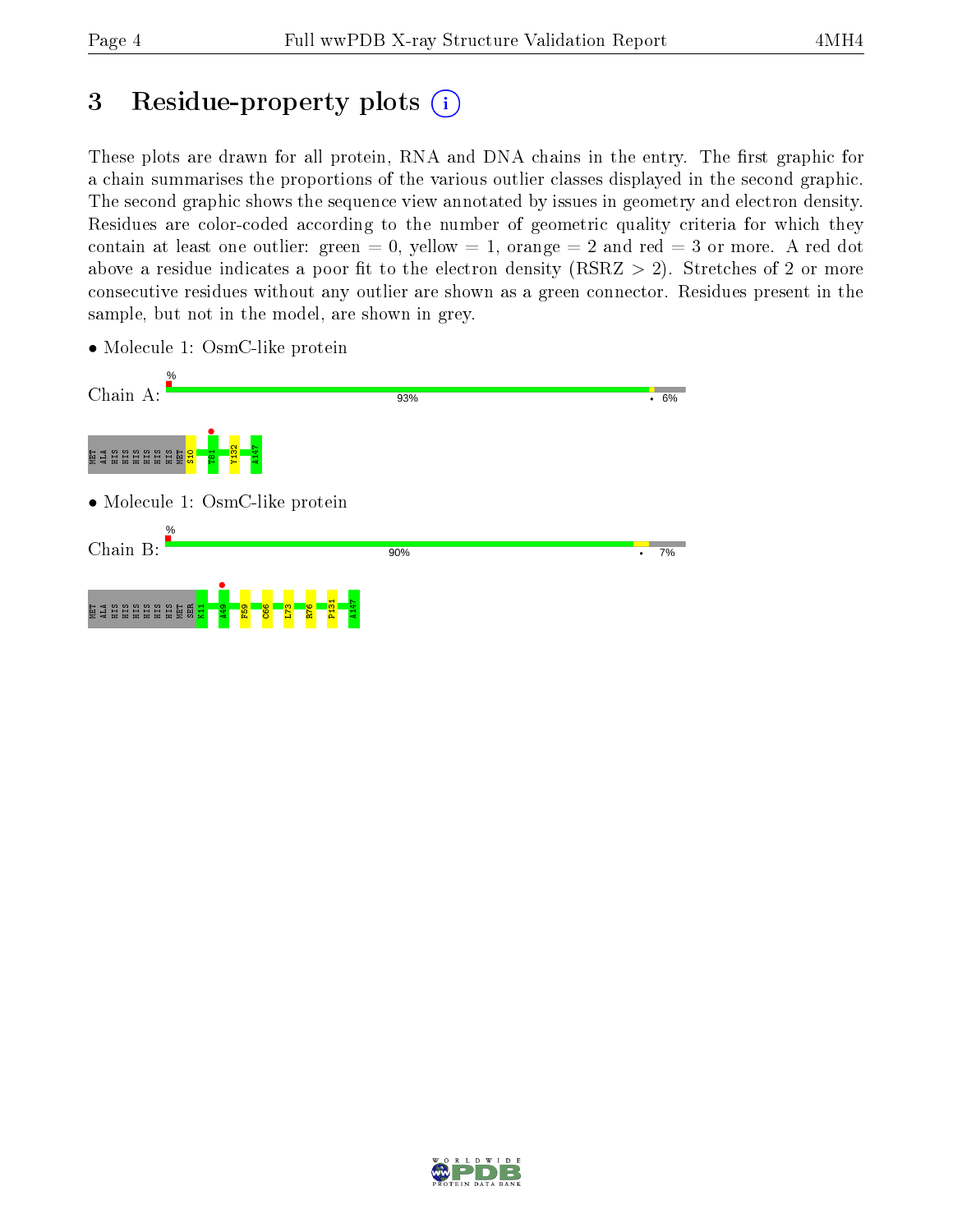# 4 Data and refinement statistics  $(i)$

| Property                                                             | Value                                           | Source     |
|----------------------------------------------------------------------|-------------------------------------------------|------------|
| Space group                                                          | $\overline{P}$ 43                               | Depositor  |
| Cell constants                                                       | 87.94Å<br>87.94Å<br>44.94Å                      |            |
| a, b, c, $\alpha$ , $\beta$ , $\gamma$                               | $90.00^\circ$<br>$90.00^\circ$<br>$90.00^\circ$ | Depositor  |
| Resolution $(A)$                                                     | 19.75<br>$-1.90$                                | Depositor  |
|                                                                      | 43.97<br>$-1.90$                                | <b>EDS</b> |
| % Data completeness                                                  | 99.7 (19.75-1.90)                               | Depositor  |
| (in resolution range)                                                | 99.8 (43.97-1.90)                               | <b>EDS</b> |
| $R_{merge}$                                                          | 0.04                                            | Depositor  |
| $\mathrm{R}_{sym}$                                                   | (Not available)                                 | Depositor  |
| $\sqrt{I/\sigma}(I) > 1$                                             | 3.57 (at $1.89\text{\AA})$                      | Xtriage    |
| Refinement program                                                   | <b>REFMAC</b>                                   | Depositor  |
|                                                                      | $\overline{0.166}$ ,<br>0.196                   | Depositor  |
| $R, R_{free}$                                                        | 0.176<br>0.203                                  | DCC        |
| $R_{free}$ test set                                                  | 1372 reflections $(5.02\%)$                     | wwPDB-VP   |
| Wilson B-factor $(A^2)$                                              | 28.1                                            | Xtriage    |
| Anisotropy                                                           | 0.425                                           | Xtriage    |
| Bulk solvent $k_{sol}(e/\mathring{A}^3)$ , $B_{sol}(\mathring{A}^2)$ | $0.35$ , 49.0                                   | <b>EDS</b> |
| L-test for twinning <sup>2</sup>                                     | $< L >$ = 0.48, $< L2$ = 0.31                   | Xtriage    |
| Estimated twinning fraction                                          | $0.037$ for h,-k,-l                             | Xtriage    |
| $F_o, F_c$ correlation                                               | 0.96                                            | <b>EDS</b> |
| Total number of atoms                                                | 2217                                            | wwPDB-VP   |
| Average B, all atoms $(A^2)$                                         | 32.0                                            | wwPDB-VP   |

Xtriage's analysis on translational NCS is as follows: The largest off-origin peak in the Patterson function is  $6.39\%$  of the height of the origin peak. No significant pseudotranslation is detected.

<sup>&</sup>lt;sup>2</sup>Theoretical values of  $\langle |L| \rangle$ ,  $\langle L^2 \rangle$  for acentric reflections are 0.5, 0.333 respectively for untwinned datasets, and 0.375, 0.2 for perfectly twinned datasets.



<span id="page-4-1"></span><span id="page-4-0"></span><sup>1</sup> Intensities estimated from amplitudes.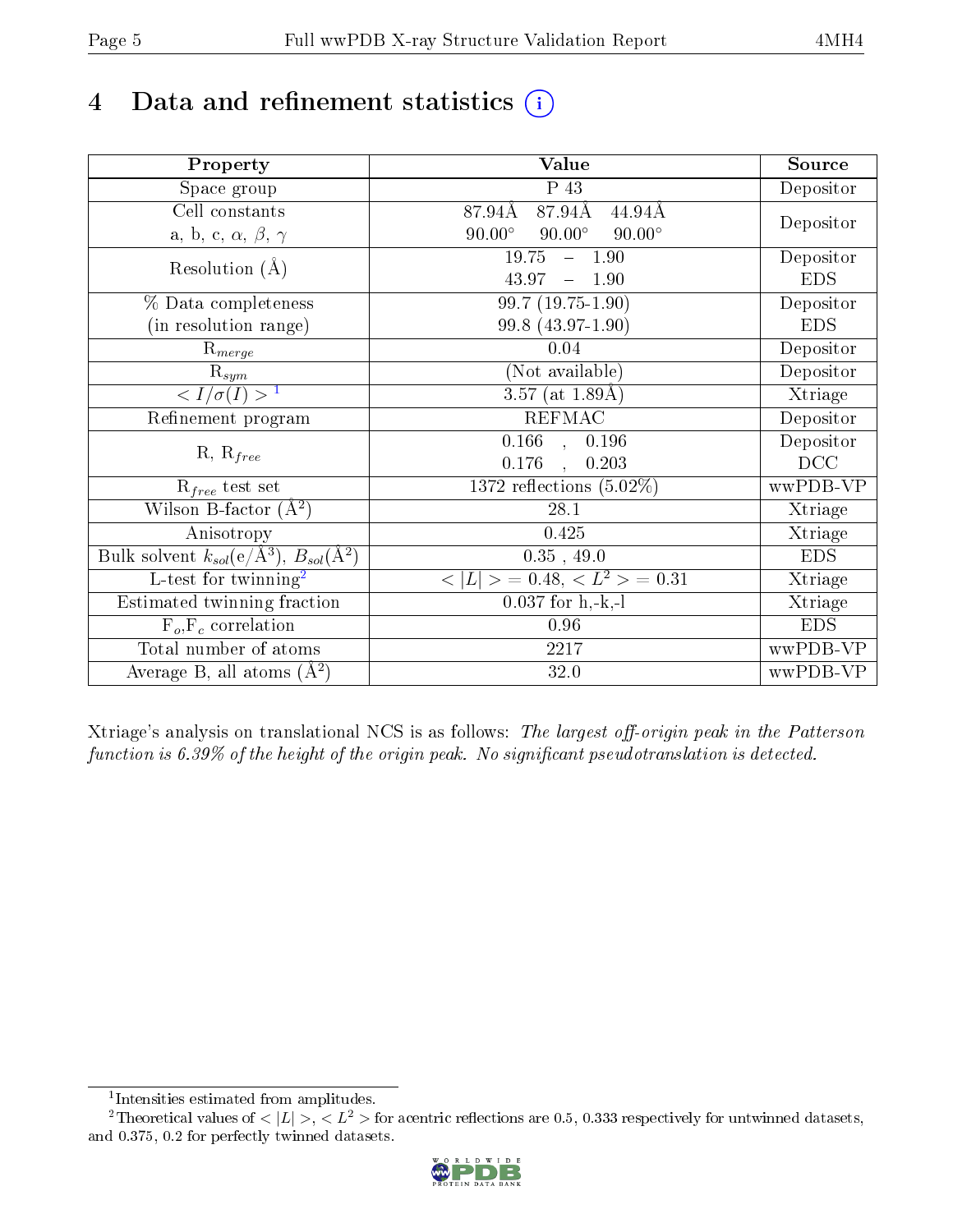## 5 Model quality  $(i)$

### 5.1 Standard geometry  $\overline{()}$

The Z score for a bond length (or angle) is the number of standard deviations the observed value is removed from the expected value. A bond length (or angle) with  $|Z| > 5$  is considered an outlier worth inspection. RMSZ is the root-mean-square of all Z scores of the bond lengths (or angles).

| Mol | Chain |      | Bond lengths | Bond angles |             |  |
|-----|-------|------|--------------|-------------|-------------|--|
|     |       | RMSZ | $\ Z\  > 5$  | RMSZ        | $\# Z  > 5$ |  |
|     |       | 0.64 | 0/1022       | 0.78        | 0/1390      |  |
|     | В     | 0.64 | 0/1019       | 0.80        | 0/1386      |  |
| AH  | Αll   | 0.64 | 0/2041       | 0.79        | 0/2776      |  |

There are no bond length outliers.

There are no bond angle outliers.

There are no chirality outliers.

There are no planarity outliers.

### 5.2 Too-close contacts  $(i)$

In the following table, the Non-H and H(model) columns list the number of non-hydrogen atoms and hydrogen atoms in the chain respectively. The H(added) column lists the number of hydrogen atoms added and optimized by MolProbity. The Clashes column lists the number of clashes within the asymmetric unit, whereas Symm-Clashes lists symmetry related clashes.

|  |      |      | Mol   Chain   Non-H   H(model)   H(added)   Clashes   Symm-Clashes |
|--|------|------|--------------------------------------------------------------------|
|  | 999  | 965  |                                                                    |
|  | 996  | 973  |                                                                    |
|  |      |      |                                                                    |
|  | 108  |      |                                                                    |
|  | 2217 | 1938 |                                                                    |

The all-atom clashscore is defined as the number of clashes found per 1000 atoms (including hydrogen atoms). The all-atom clashscore for this structure is 1.

All (4) close contacts within the same asymmetric unit are listed below, sorted by their clash magnitude.

| Atom-1                                         | Atom-2        | Interatomic<br>distance $(A)$ | Clash<br>overlap $(A)$ |
|------------------------------------------------|---------------|-------------------------------|------------------------|
| $1 \cdot B \cdot 76 \cdot A \cdot G \cdot NH2$ | 2:B:202:HOH O | .88                           | .04                    |

Continued on next page...

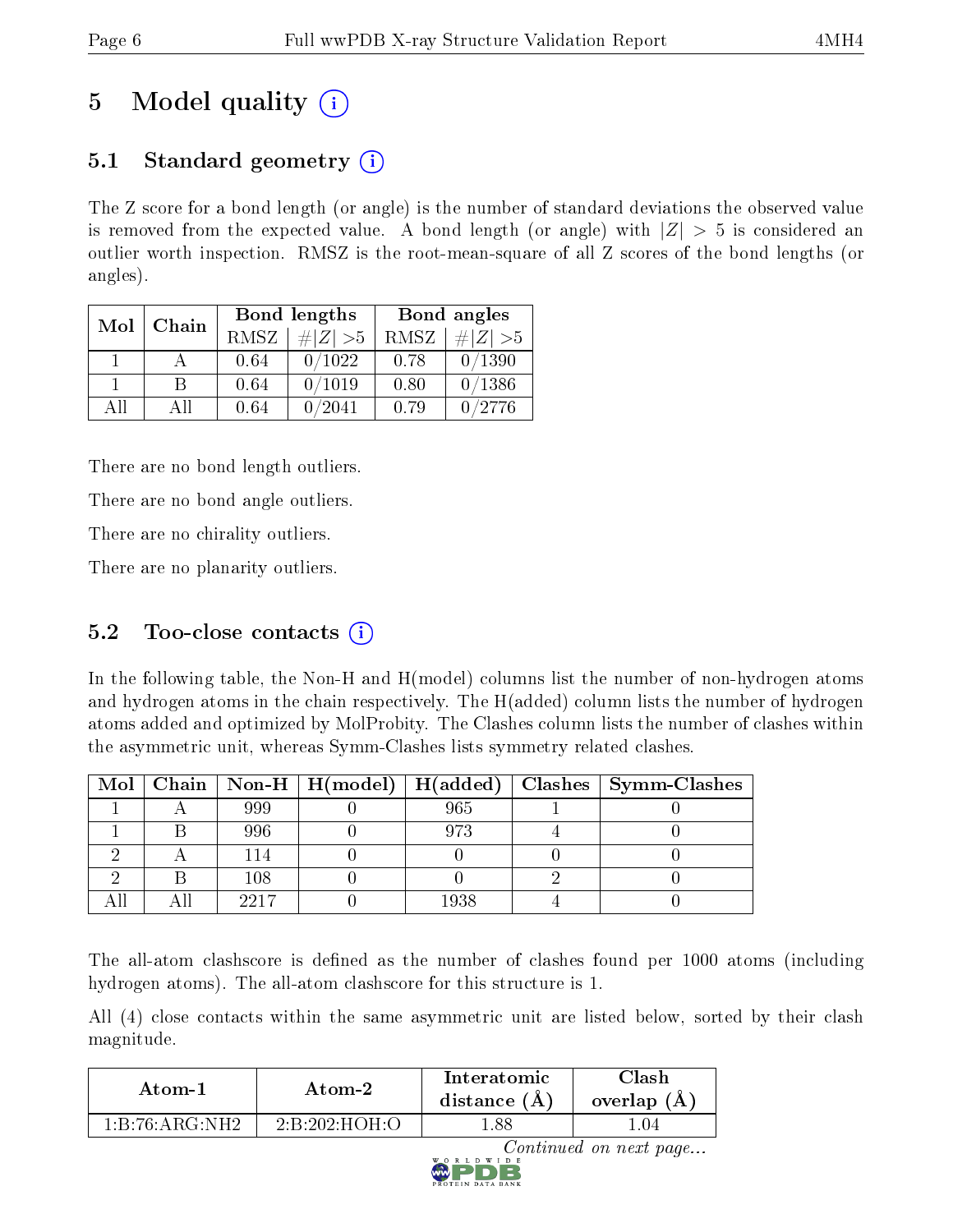| Atom-1            | Atom-2                                    | Interatomic<br>distance $(A)$ | Clash<br>overlap $(A)$ |  |  |  |
|-------------------|-------------------------------------------|-------------------------------|------------------------|--|--|--|
| 1:8:66:CYS:SG     | $1 \cdot B \cdot 131 \cdot PRO \cdot HD2$ | 2.34                          | 0.67                   |  |  |  |
| 1:B:73[B]:LEU:HG  | 2:B:240:HOH:O                             | 2 06                          | 0.55                   |  |  |  |
| $1:$ A:132:TYR:OH | $1 \cdot B \cdot 59 \cdot PHF \cdot HB2$  | 2.18                          | I 44                   |  |  |  |

Continued from previous page...

There are no symmetry-related clashes.

#### 5.3 Torsion angles  $(i)$

#### 5.3.1 Protein backbone (i)

In the following table, the Percentiles column shows the percent Ramachandran outliers of the chain as a percentile score with respect to all X-ray entries followed by that with respect to entries of similar resolution.

The Analysed column shows the number of residues for which the backbone conformation was analysed, and the total number of residues.

| Mol | Chain | Analysed                     | Favoured |          | Allowed   Outliers   Percentiles |                                 |                             |
|-----|-------|------------------------------|----------|----------|----------------------------------|---------------------------------|-----------------------------|
|     |       | $139/147(95\%)$   138 (99\%) |          | $1(1\%)$ |                                  | $\vert$ 100 $\vert$ 100 $\vert$ |                             |
|     |       | $138/147(94\%)$   134 (97\%) |          | 4(3%)    |                                  | $100$   $100$                   |                             |
| All | All   | $277/294(94\%)$ 272 (98\%)   |          | $5(2\%)$ |                                  | $\vert$ 100 $\vert$             | $\parallel$ 100 $\parallel$ |

There are no Ramachandran outliers to report.

#### $5.3.2$  Protein sidechains  $(i)$

In the following table, the Percentiles column shows the percent sidechain outliers of the chain as a percentile score with respect to all X-ray entries followed by that with respect to entries of similar resolution.

The Analysed column shows the number of residues for which the sidechain conformation was analysed, and the total number of residues.

| Mol | Chain | Analysed        | Rotameric    | Outliers | Percentiles |     |
|-----|-------|-----------------|--------------|----------|-------------|-----|
|     |       | $99/110(90\%)$  | 98 (99\%)    | $1(1\%)$ | 76          | 76  |
|     |       | $99/110(90\%)$  | 99 $(100\%)$ |          |             | 100 |
| All | All   | $198/220(90\%)$ | $197(100\%)$ | $1(0\%)$ | 88          | 89  |

All (1) residues with a non-rotameric sidechain are listed below:

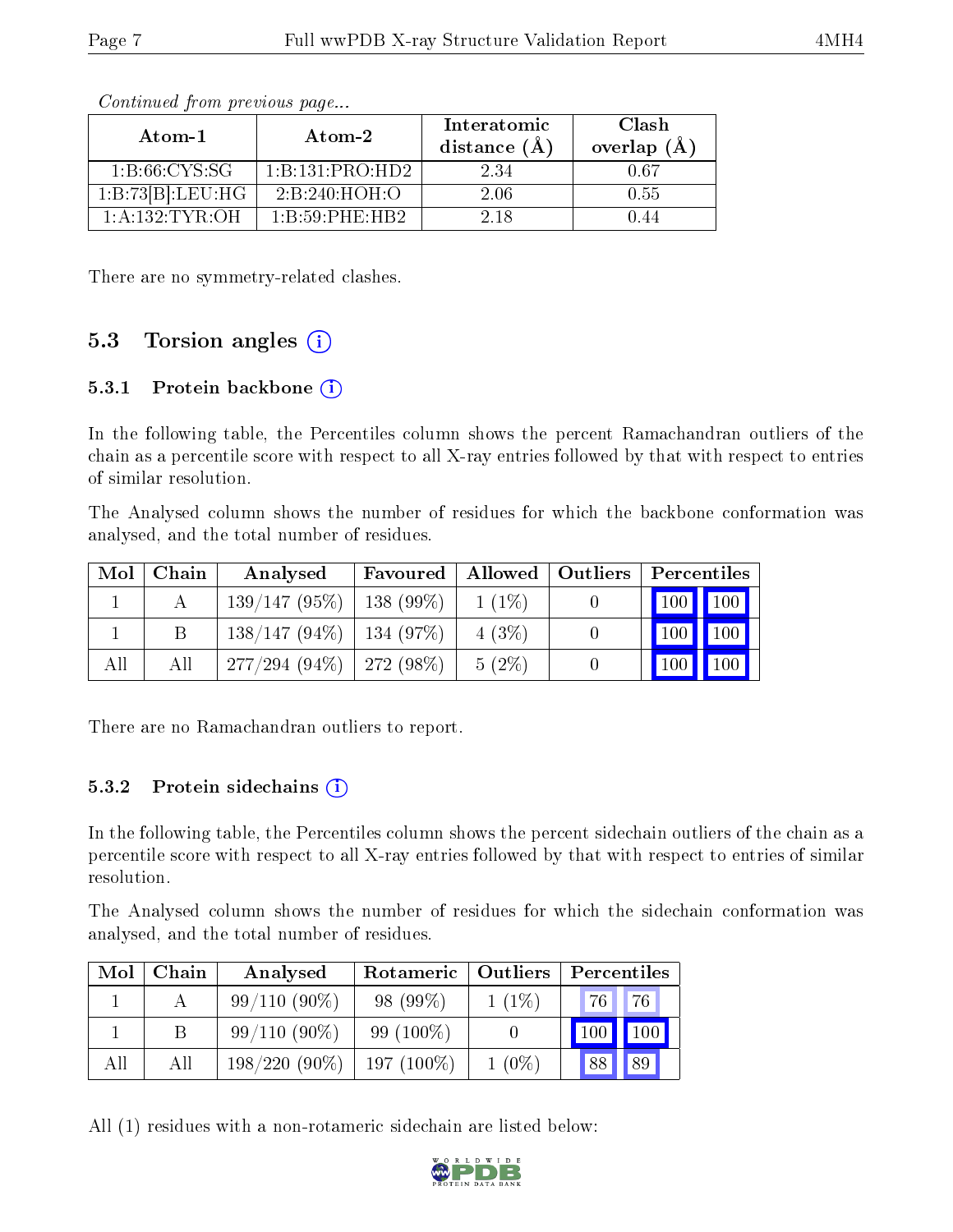| Mol | Chain | $\mathbf{Res}$ | Tvpe |
|-----|-------|----------------|------|
|     |       |                |      |

Some sidechains can be flipped to improve hydrogen bonding and reduce clashes. There are no such sidechains identified.

#### 5.3.3 RNA (i)

There are no RNA molecules in this entry.

#### 5.4 Non-standard residues in protein, DNA, RNA chains  $(i)$

There are no non-standard protein/DNA/RNA residues in this entry.

#### 5.5 Carbohydrates  $(i)$

There are no carbohydrates in this entry.

#### 5.6 Ligand geometry  $(i)$

There are no ligands in this entry.

#### 5.7 [O](https://www.wwpdb.org/validation/2017/XrayValidationReportHelp#nonstandard_residues_and_ligands)ther polymers  $(i)$

There are no such residues in this entry.

#### 5.8 Polymer linkage issues  $(i)$

There are no chain breaks in this entry.